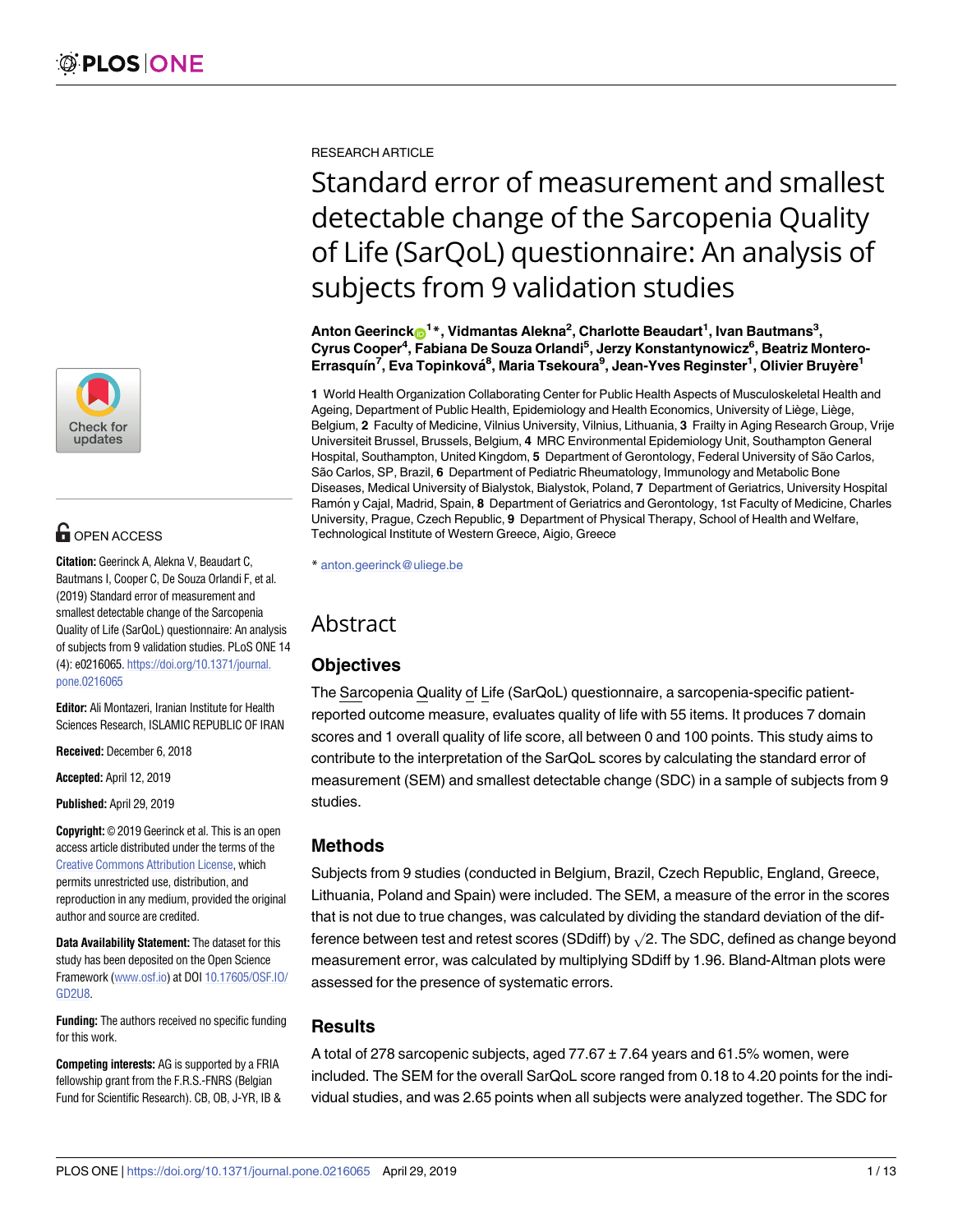<span id="page-1-0"></span>CC are shareholders of SarQoL sprl. J-YR is the president of the European Society for Clinical and Economic Aspects of Osteoporosis, Osteoarthritis and Musculoskeletal Diseases (ESCEO), which has endorsed the SarQoL® questionnaire. CC reports personal fees from Alliance for Better Bone Health, Amgen, Eli Lilly, GSK, Medtronic, Merck, Novartis, Pfizer, Roche, Servier, Takeda and UCB. All other authors have declared that no competing interests exist. This does not alter our adherence to PLOS ONE policies on sharing data and materials.

the overall score ranged from 0.49 to 11.65 points for the individual studies, and was 7.35 points for all subjects. The Bland-Altman plots revealed no systematic errors in the questionnaire.

## **Conclusion**

This study shows that, for individual subjects, a change in overall quality of life of at least 7.35 points (on a scale from 0 to 100) would have to be observed to confirm that a true change, beyond measurement error, has occurred. It also demonstrated that the SarQoL questionnaire is a precise instrument, with the observed scores within less than 3 points of the theoretical "true score".

## **Introduction**

Sarcopenia, often described as the age-related loss of muscle mass and strength, and defined by the European Working Group on Sarcopenia in Older People (EWGSOP2) as *"a progressive and generalised skeletal muscle disorder that is associated with increased likelihood of adverse outcomes including falls*, *fractures*, *physical disability and mortality"*, has been the subject of increased scientific attention as its prevalence and consequences have become more known [\[1](#page-10-0)]. Sarcopenia is confirmed to be present when a patient is diagnosed with low muscle strength and low muscle mass. When low physical performance is also established, that person is diagnosed with severe sarcopenia [[1](#page-10-0)]

A systematic review conducted in 2014 which estimated the prevalence of sarcopenia diagnosed with the EWGSOP-algorithm in older community-dwelling adults found a range of 1 to 29% (up to 30% in women), while a recent meta-analysis which included 35 articles and a total of 58404 healthy subjects aged 60 years and older found an overall prevalence of sarcopenia of 10% (95% CI: 8–12%) in men and 10% (95% CI: 8–13%) in women diagnosed with the EWG-SOP, the International Working Group on Sarcopenia (IWGS) or the Asian Working Group for Sarcopenia (AWGS) definitions [\[2,](#page-10-0)[3\]](#page-11-0). It should be mentioned that the prevalence of sarcopenia varies greatly depending on the definition used, as demonstrated by Beaudart et al., who applied 6 different diagnostic criteria for sarcopenia to a single cohort of subjects and found a prevalence rate from 4.39% to 32.8% [[4](#page-11-0)].

Projections about the future prevalence of sarcopenia (as diagnosed by the EWGSOP-criteria) in the European Union (EU28) predict a rise from 10.9 million people in 2016 to 18.7 million in 2045 on the low end and from 19.7 million to 32.3 million people on the high end [[5\]](#page-11-0). Sarcopenia is a major public health problem and its impact will continue to grow, which should incite policy makers to act.

The available evidence concerning the impact and association of sarcopenia with several health outcomes has been steadily growing during the last decade. A systematic review and meta-analysis published in 2017 provided a comprehensive summary of what is currently known on the subject. This review included 17 prospective studies in which sarcopenia was diagnosed according to the EWGSOP guidelines. The authors found a higher risk for mortality  $(OR = 3.596; 95\% CI = 2.96 - 4.37)$  and functional decline  $(OR = 3.03; 95\% CI = 1.80 - 5.12)$  as well as a higher rate of falls and a higher incidence of hospitalization. The evidence on the incidence of fractures and the length of hospital stay was inconclusive [\[6](#page-11-0)].

The subject of quality of life in sarcopenia has mostly been examined using generic questionnaires such as the Short-Form 36-Item (SF-36) and the EuroQoL 5-Dimension (EQ-5D)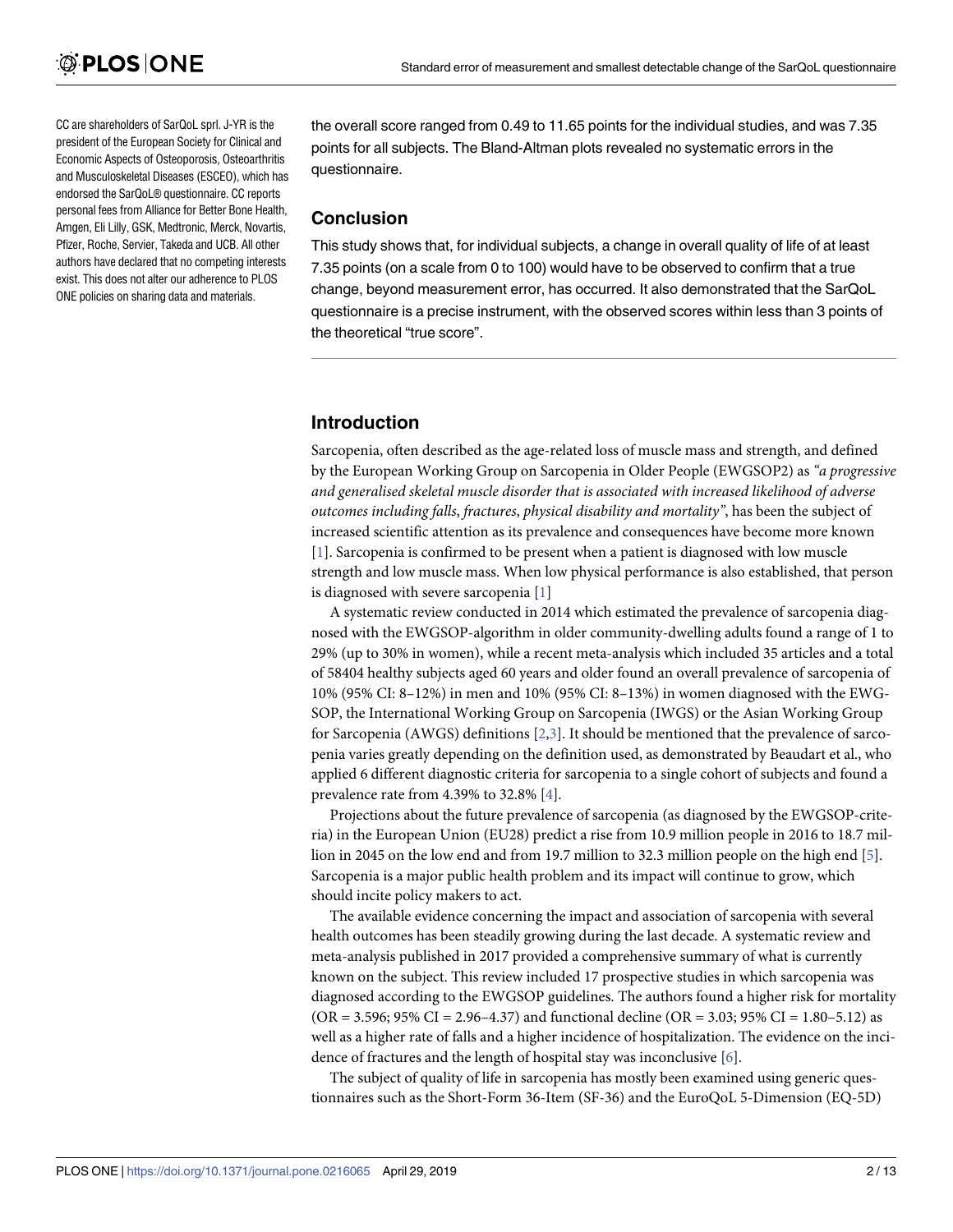<span id="page-2-0"></span>[\[7](#page-11-0)]. Recently, a new instrument, the Sarcopenia Quality of Life (SarQoL) questionnaire has become available. It is specifically designed to measure quality of life in sarcopenic, community-dwelling individuals aged 65 years or older and was developed in 2013–2015 by Beaudart et al. [\[8\]](#page-11-0). It has, to date, been translated into more than 20 languages [[8\]](#page-11-0).

The psychometric properties of the SarQoL questionnaire have been evaluated and published for 6 language-versions: the original questionnaire in French, and the English, Dutch, Polish, Romanian and Greek translations  $[9-14]$ . These examined the discriminative power, internal consistency, construct validity, test-retest reliability and the presence of floor or ceiling effects. These 6 studies found that the questionnaire can discriminate between sarcopenic and non-sarcopenic participants, with the former having significantly lower scores for the 7 domains and the overall score, and that the questionnaire possesses good internal consistency (Cronbach's alpha of 0.87, 0.88, 0.95, 0.92, 0.88 and 0.96). These studies also confirmed the construct validity of the SarQoL questionnaire with the help of hypotheses on correlations between the questionnaire and the SF-36 and EQ-5D, and demonstrated that the SarQoL questionnaire has an excellent test-retest reliability (intraclass correlation coefficient/ICC = 0.91, 0.95, 0.99, 0.98 and 0.96)  $[9-14]$ . Lastly, floor and ceiling effects were absent from all 6 published validation studies  $[9-14]$ . These results provide convincing evidence for the validity and reliability of the SarQoL questionnaire for the evaluation of quality of life in sarcopenic, community-dwelling older people.

However, until now, the standard error of measurement (SEM) and the smallest detectable change (SDC) of the SarQoL questionnaire have not yet been calculated. These parameters supply important information on the reliability of the instrument in question by indicating the range in which the theoretical "true" score lies; and supply context when interpreting data from longitudinal measurements by indicating by how much the score needs to change before one can be reasonably certain that a true change has occurred. Clinicians and researchers could use the values for SEM and SDC as a yardstick in the interpretation of the SarQoL scores, whether obtained in clinical practice or as part of a research project. The results of this study should prove particularly valuable in the interpretation of data from interventional clinical trials, and will hopefully expedite the adoption of this PROM in clinical trials [[15](#page-11-0)].

The primary objective of this study is to determine the SEM and SDC of the SarQoL questionnaire in a sample of subjects from 9 international validation studies. The secondary objectives are to examine the measurement error of the questionnaire with the help of a Bland-Altman analysis, and to update the results previously obtained for the test-retest reliability of the SarQoL questionnaire in the complete sample.

## **Material and methods**

This study combined data from 9 cohorts in 8 different countries that were established to test the psychometric properties of the SarQoL questionnaire after translation into the local language. The team behind the SarQoL questionnaire have made a concerted effort to widen the reach of the questionnaire by having it translated into a multitude of languages. To accomplish this, they have partnered with researchers from a host of countries and language groups, who were able and willing to undertake a translation of the questionnaire. The local teams responsible for the translations were also encouraged to carry out a validation study of the translation they produced, if feasible. A considerable number of them undertook this effort, although not all validations have been published. The researchers from 9 validation studies that had the necessary data for the current analysis were contacted and agreed to share their data. All the included studies obtained approval from their local ethics committees, and written informed consent from their participants.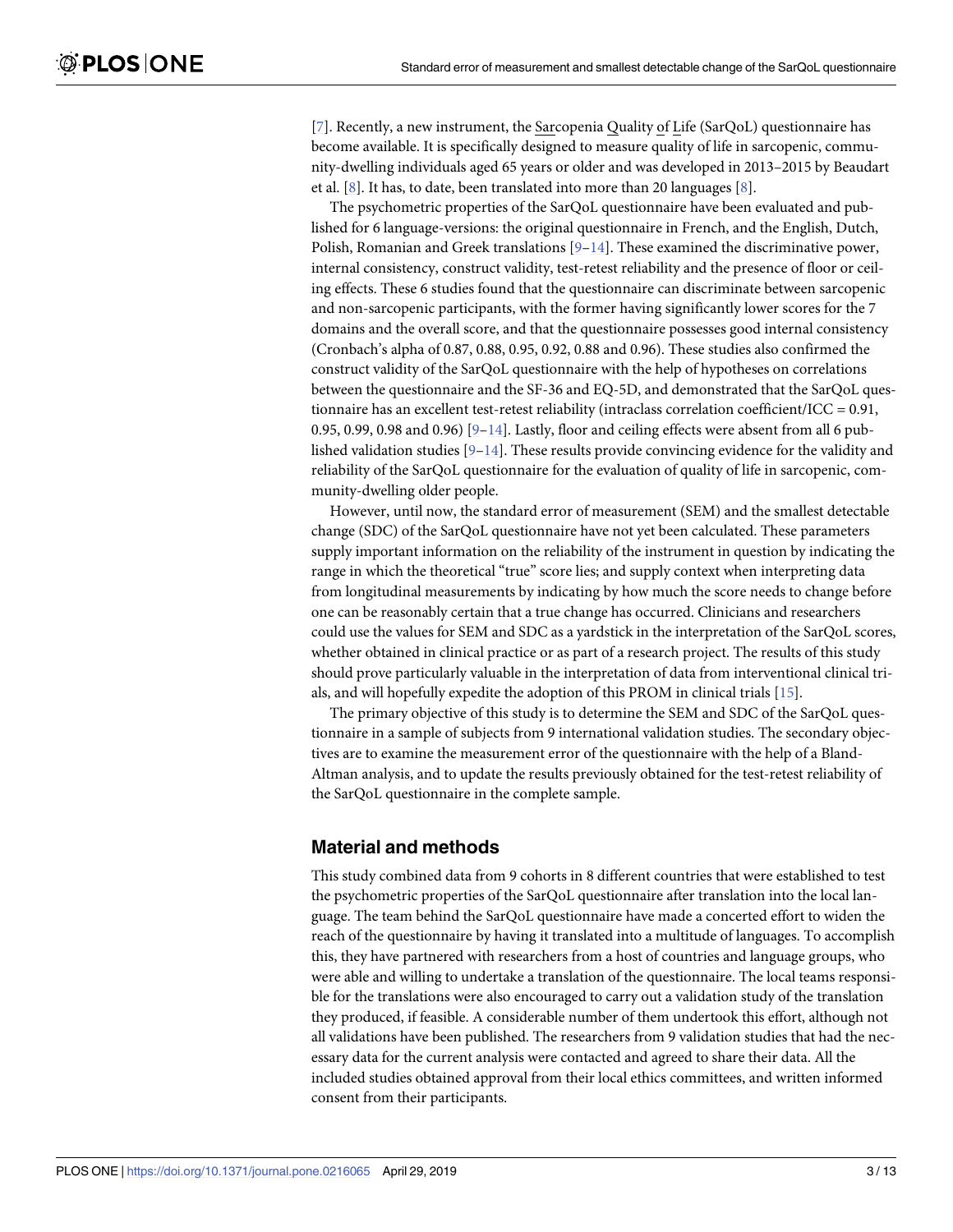## <span id="page-3-0"></span>**Population**

Subjects were included in the 9 validation studies if they were 60 years of age or older and community-dwelling. For this analysis, we included all subjects who were diagnosed as being sarcopenic, who completed the SarQoL questionnaire twice and reported that their health had been stable in the interval between the two administrations.

## **The SarQoL questionnaire**

The analyses in this article center around the test-retest data for the SarQoL questionnaire collected by the 9 included studies. The SarQoL questionnaire is a patient-reported outcome measure (PROM) designed specifically for use with sarcopenic, community-dwelling subjects 65 years of age or older. The questionnaire consists of 55 items distributed over 22 questions, with the items categorized into 7 domains of health-related quality of life (HRQoL). These domains are: "Physical and Mental Health" (D1), "Locomotion" (D2), "Body Composition" (D3), "Functionality" (D4), "Activities of Daily Living" (D5), "Leisure activities" (D6), and "Fears" (D7). Apart from the domain scores, an Overall score for quality of life is also calculated. All scores are situated on a scale from 0 to 100, with 0 being the worst possible quality of life, and 100 the best possible. The questionnaire is auto-administered and takes about 10 minutes to complete [[9\]](#page-11-0). More information on the SarQoL questionnaire and the different language-specific versions can be found on [www.sarqol.org](http://www.sarqol.org/).

## **Test-retest reliability**

The test-retest reliability of a questionnaire quantifies the extent to which a questionnaire produces the same scores during repeated measurements, provided that the participants' health remains stable. It is measured by the intraclass correlation coefficient (ICC) under a 2-way mixed model with absolute agreement specified, and its associated 95% confidence interval. A questionnaire is considered reliable if the obtained ICC values are greater than 0.70 [\[16\]](#page-11-0).

## **Standard error of measurement**

The standard error of measurement has been defined as *"the determination of the amount of variation or spread in the measurement errors for a test"* [\[17\]](#page-11-0). The SEM is considered to be a parameter for the amount of measurement error present in an instrument, and is subsequently an indicator of the reliability of said instrument. Much like the interpretation of the standard deviation around the mean value, the SEM can be used to provide a range around the observed value within which the theoretical "true" value lies. The interval between plus and minus 1 SEM provides a probability of 68% of containing the true value. For  $\pm$  2 SEM the probability becomes 95% and for  $\pm$  3 SEM we end up with 99% probability.

#### **Smallest detectable change**

The smallest detectable change is defined as the change in the instrument's score beyond measurement error [\[18](#page-11-0)]. This means that the SDC provides a value for the minimum change that needs to be observed in order to be confident that the observed change is real and not, potentially, a product of measurement error in the instrument. The SDC can be calculated for individual subjects (SDC<sub>ind</sub>) as well as for comparisons of mean scores between groups (SDC<sub>group</sub>) [\[18\]](#page-11-0). Both provide utility: The  $SDC_{ind}$  can be used in clinical practice or to label individual subjects in a study sample as either changed or unchanged. The SDC<sub>group</sub> provides an aid to the interpretation of mean scores of groups. This can lend greater credibility to the results of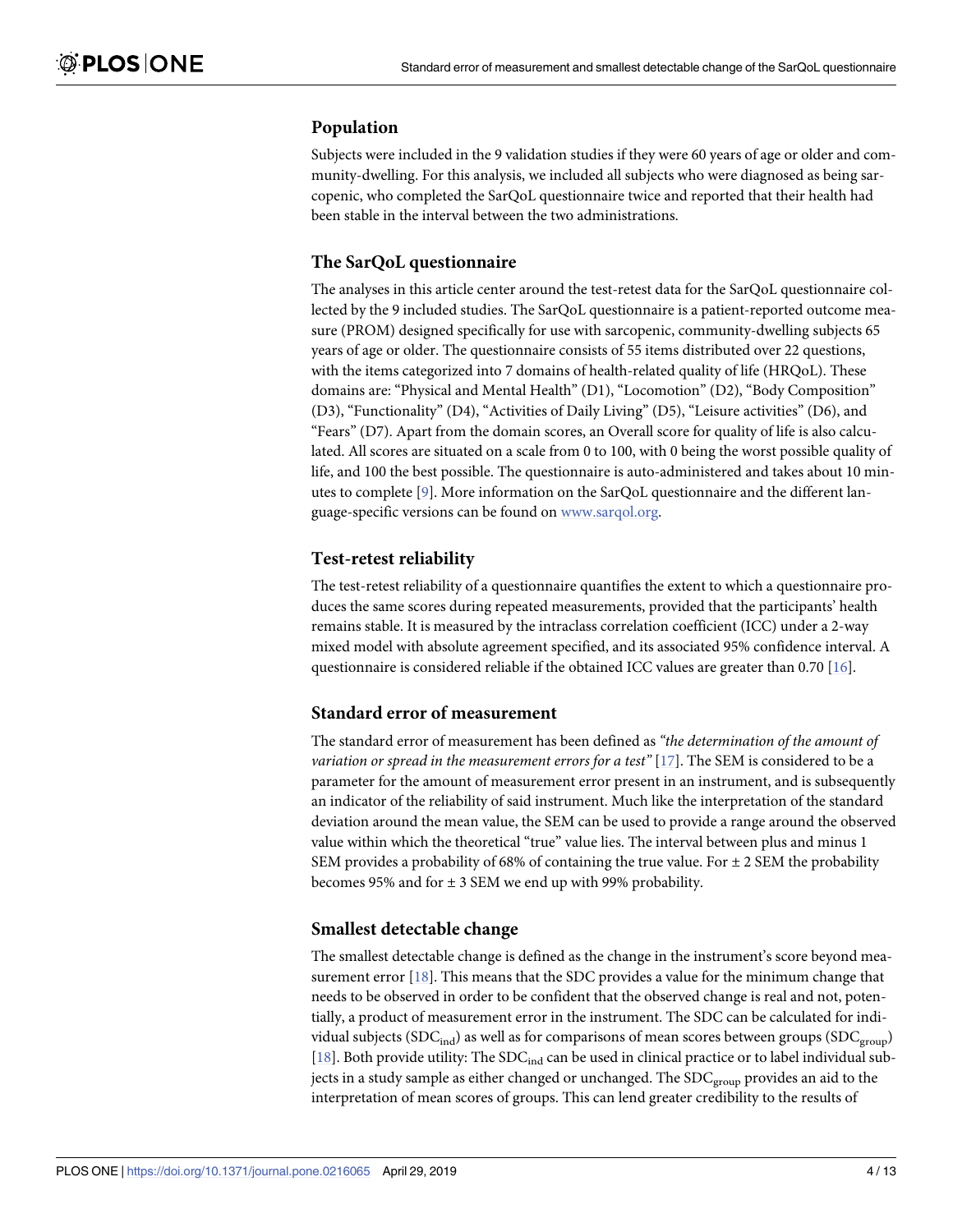<span id="page-4-0"></span>interventional trials that use the SarQoL questionnaires, and that want to know whether quality of life has changed in the intervention and control group as a whole.

#### **Bland-Altman analysis**

The Bland-Altman plot provides a visual representation of the presence of systematic errors in an instrument. The Bland-Altman plot is based around three variables: the mean systematic difference between test and retest scores  $(\bar{d})$ , and the upper and lower limit of agreement, which span 95% of observations, assuming that the values for the difference between test and retest scores are distributed normally [[18](#page-11-0),[19](#page-11-0)]. These variables are integrated into a scatter plot where the difference between test and retest values is put on the Y-axis and the average of the test and retest values is put on the X-axis.

#### **Statistical analysis**

Data were analyzed using IBM SPSS Statistics, version 24.0.0.0 for Windows (Armonk, NY: IBM Corp). The distribution of the variables was determined by examining the histogram, the quantile-quantile-plot, the Shapiro-Wilk test and the difference between mean and median. Variables that are normally distributed are reported as mean ± standard deviation and nonnormal variables as median (25<sup>th</sup> percentile– 75<sup>th</sup> percentile). Nominal variables are reported as absolute (n) and relative frequencies (%).

Differences between groups with regards to clinical characteristics were examined with one-way anova analysis for continuous variables and chi-squared test for nominal variables.

The SEM was calculated by first creating a variable for the difference between the score obtained during the first and the second administration (test score—retest score = *Difference*). Next, we calculated the standard deviation of *Difference* in our sample (SD*difference*) and divided the obtained value by the square root of 2 (SEM =  $\frac{\text{S}\text{D}\text{difference}}{\sqrt{2}}$ ) [[18](#page-11-0),[20](#page-11-0)].

The SDC<sub>ind</sub> was calculated with the formula [SDC<sub>ind</sub> = 1.96  $\degree$   $\sqrt{2}$   $\degree$  SEM], and the SDC<sub>group</sub> was calculated by dividing the SDC<sub>ind</sub> by the square root of the number of subjects in the sample ( $\frac{SDCind}{\sqrt{n}}$ ) [<u>18</u>].

The ICC was calculated with a 2-way mixed model and absolute agreement specified.

The mean difference score  $(\bar{d})$  was calculated by calculating the mean of the differences between test and retest scores for all subjects [Mean(test score—retest score)]. The 95% limits of agreement were calculated with the formula  $[\bar{d} \pm (1.96$   $^*$  SD $_{difference})$ ] [\[18,21\]](#page-11-0). Bland-Altman plots were created in SPSS following the instructions given in IBM tech-note n˚ 19420 [[22](#page-11-0)]

Results were considered significant at  $p \leq 0.05$ .

#### **Results**

### **Characteristics of included studies**

Information on the diagnosis of sarcopenia and the characteristics of the test-retest administration are given in [Table](#page-5-0) 1.

#### **Clinical characteristics**

The 278 participants included in the analysis had a mean age of 77.67  $\pm$  7.64 years, ranging from 60 to 98 years old. The majority of subjects were women, namely 171 participants or 61.5% of the complete sample. The participants had a mean body mass index of  $25.57 \pm 4.40$ kg/m $^2$ , spanning the whole gambit from underweight to morbidly obese with a minimum value of 17.42 kg/m<sup>2</sup> and a maximum value of 46.10 kg/m<sup>2</sup>. In terms of prescription drug use,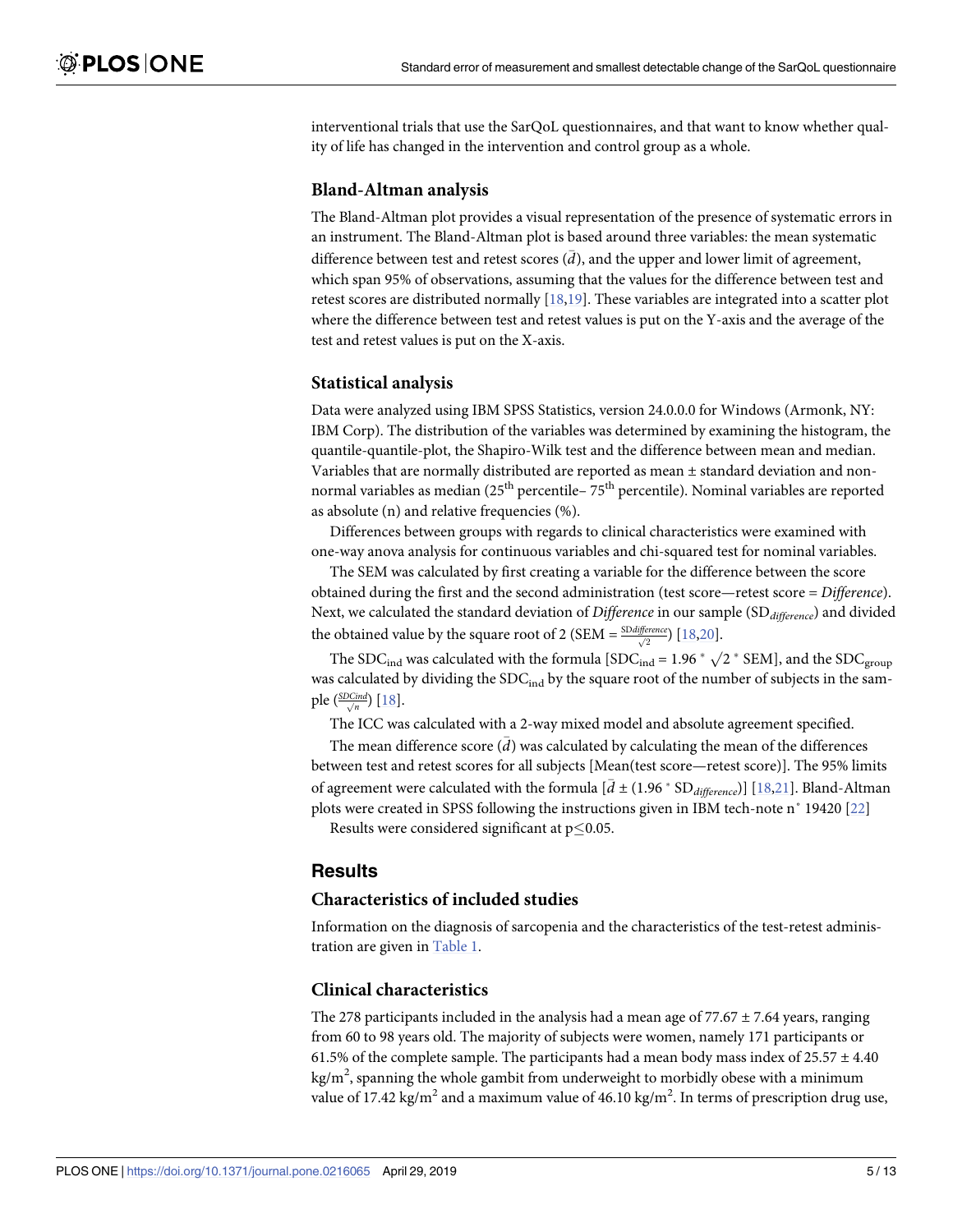|                           |                                                       |                        | Sarcopenia diagnosis                                                   |               | Time between test and | Mode of administration                                 |                                                        |  |
|---------------------------|-------------------------------------------------------|------------------------|------------------------------------------------------------------------|---------------|-----------------------|--------------------------------------------------------|--------------------------------------------------------|--|
|                           | Muscle mass<br>Sarcopenia<br>definition<br>assessment |                        | Physical<br>Muscle strength<br>performance<br>assessment<br>assessment |               | retest administration | <b>Test</b>                                            | Retest                                                 |  |
| Belgium<br>$(Dutch)$ [12] | EWGSOP                                                | <b>BIA</b>             | Martin-<br>Vigorimeter                                                 | Gait speed    | 2 weeks               | At study center                                        | At home                                                |  |
| Belgium<br>(French) [9]   | EWGSOP                                                | <b>DXA</b>             | Hand<br>dynamometer                                                    | <b>SPPB</b>   | 2 weeks               | At study center                                        | At home                                                |  |
| <b>Brazil</b>             | EWGSOP                                                | <b>DXA</b>             | Hand<br>dynamometer                                                    | Gait speed    | 2 weeks               | At home                                                | At home                                                |  |
| Czech<br>Republic [23]    | <b>FNIH</b>                                           | <b>DXA</b>             | Hand<br>dynamometer                                                    | <b>SPPB</b>   | 2 weeks               | At home or at study<br>center without staff<br>present | At home or at study<br>center without staff<br>present |  |
| England [10]              | <b>EWGSOP</b>                                         | <b>DXA</b>             | Hand<br>dynamometer                                                    | Gait speed    | 2 weeks               | At home                                                | At home                                                |  |
| Greece<br>$[14]$          | EWGSOP                                                | <b>BIA</b>             | Hand<br>dynamometer                                                    | Gait speed    | 2 weeks               | At study center                                        | At study center                                        |  |
| Lithuania                 | EWGSOP                                                | <b>DXA</b>             | Hand<br>dynamometer                                                    | <b>SPPB</b>   | 2 weeks               | At study center                                        | At study center                                        |  |
| Poland [13]               | EWGSOP                                                | Lee equation<br>$[24]$ | Hand<br>Dynamometer                                                    | Not performed | 2 weeks               | At study center                                        | At study center                                        |  |
| Spain                     | <b>FNIH</b>                                           | <b>DXA</b>             | Hand<br>dynamometer                                                    | <b>SPPB</b>   | 2 weeks               | At study center                                        | At home                                                |  |

#### <span id="page-5-0"></span>**[Table](#page-4-0) 1. Characteristics of included studies.**

EWGSOP: European Working Group on Sarcopenia in Older People; BIA: bioelectrical impedance analysis; DXA: dual-energy x-ray absorptiometry; FNIH: Foundation for the National Institutes of Health

<https://doi.org/10.1371/journal.pone.0216065.t001>

the subjects took on average  $4.78 \pm 2.71$  drugs (range: 0–13), linked to the number of comorbidities which was  $3.59 \pm 2.01$  (range: 0–11). Clinical characteristics are reported in Table 2.

As expected, one-way anova analyses and chi-squared test revealed that the 9 studies differed significantly in terms of clinical characteristics. The results from these post-hoc analyses can be found in [S1–S5](#page-10-0) Tables.

The test-retest reliability of the SarQoL questionnaire in the complete sample resulted in an ICC of 0.969 (95% CI =  $0.961-0.975$ ) for the Overall score. Of the individual domains, 4 obtained an ICC higher than 0.9, namely domain 1, 2, 4 and 5, and all obtained ICC's higher than 0.7. The detailed results for the test-retest reliability can be found in [Table](#page-6-0) 3.

|  | Table 2. Clinical characteristics for individual studies-mean $\pm$ SD or n(%). |  |  |  |
|--|---------------------------------------------------------------------------------|--|--|--|
|--|---------------------------------------------------------------------------------|--|--|--|

|                                | All              | <b>Belgium</b><br>(Dutch) | <b>Belgium</b><br>(French) | <b>Brazil</b>    | Czech<br>Republic | England          | Lithuania        | Greece           | Poland           | Spain            |
|--------------------------------|------------------|---------------------------|----------------------------|------------------|-------------------|------------------|------------------|------------------|------------------|------------------|
| n                              | 278              | 26                        | 29                         | 12               | 48                | 10               | 58               | 50               | 30               | 15               |
| Age (years)                    | $77.67 \pm 7.64$ | $81.00 \pm 5.88$          | $77.03 \pm 6.58$           | $70.75 \pm 6.57$ | $82.96 \pm 6.05$  | $78.90 \pm 2.56$ | $80.18 \pm 6.42$ | $72.10 \pm 7.71$ | $73.82 \pm 7.06$ | $77.60 \pm 6.27$ |
| Gender                         |                  |                           |                            |                  |                   |                  |                  |                  |                  |                  |
| Female                         | 171(61.5)        | 12(46.2)                  | 19(65.5)                   | 6(50.0)          | 37(77.1)          | 3(30.0)          | 28(48.3)         | 37(74.0)         | 19(63.3)         | 10(66.7)         |
| Body mass index<br>$(kg/m^2)$  | $25.57 \pm 4.40$ | $26.71 \pm 4.75$          | $23.16 \pm 3.19$           | $24.84 \pm 4.32$ | $29.16 \pm 5.78$  | $24.00 \pm 2.73$ | $24.62 + 2.54$   | $24.05 + 3.39$   | $27.01 \pm 4.46$ | $24.17 \pm 1.99$ |
| Drugs(n)                       | $4.78 \pm 2.71$  | $3.81 \pm 2.62$           | $6.72 \pm 2.76$            | $7.25 \pm 1.55$  | $6.27 \pm 3.30$   | $6.00 \pm 2.45$  | $4.36 \pm 1.25$  | $3.50 \pm 1.28$  | $2.70 \pm 2.84$  | $5.13 \pm 2.75$  |
| Concomitant<br>illnesses $(n)$ | $3.59 \pm 2.01$  | $2.48 \pm 1.64$           | $4.93 \pm 2.36$            | $4.17 \pm 1.59$  | $5.79 \pm 1.47$   | <b>NA</b>        | $2.98 \pm 0.78$  | $2.96 \pm 1.01$  | $1.60 \pm 1.85$  | $3.80 \pm 2.04$  |

<https://doi.org/10.1371/journal.pone.0216065.t002>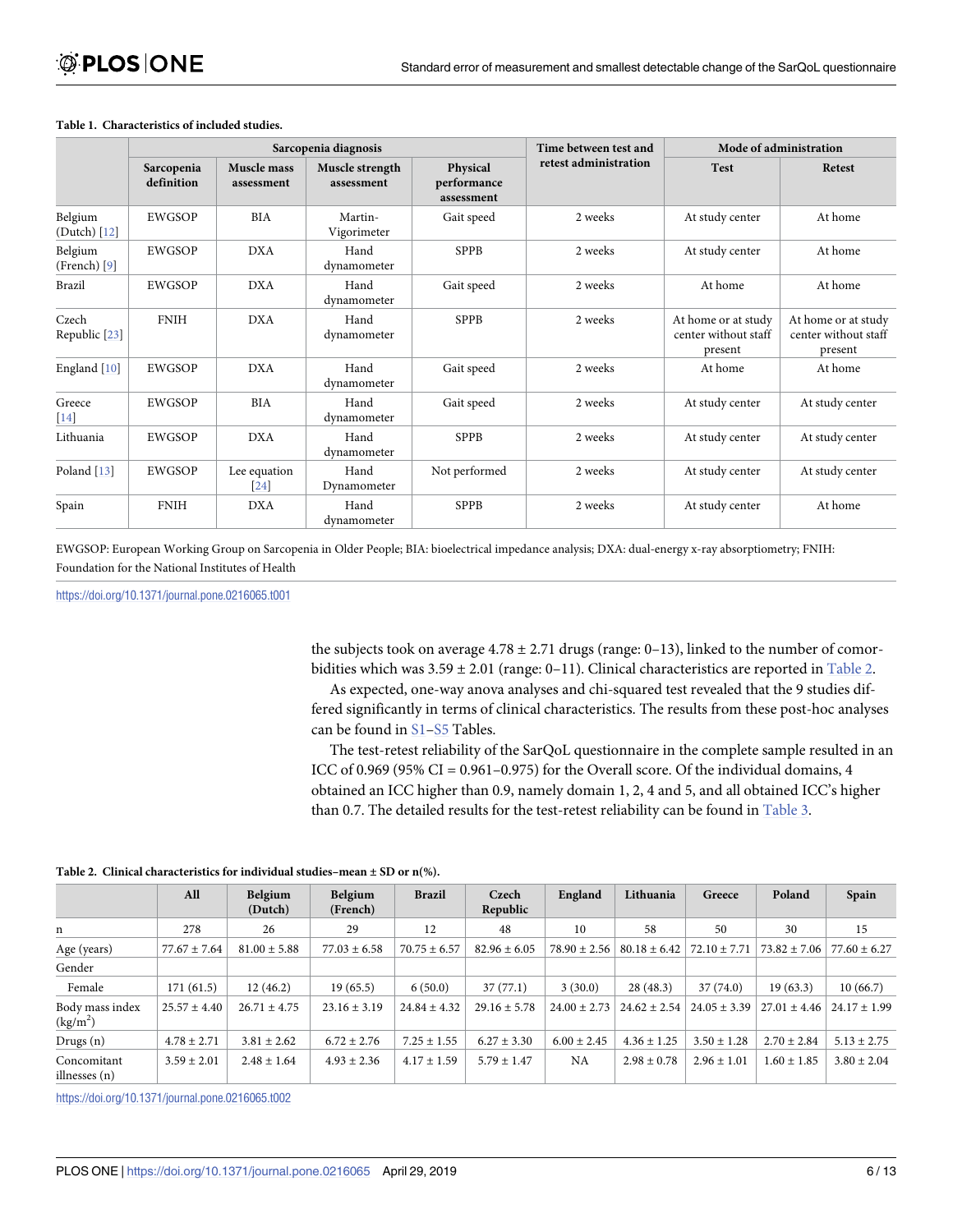|                                | <b>Test scores</b> | <b>Retest scores</b> | ICC(95% CI)           | $d(95\% \text{ CI})$      | $SD_{diff}$ | <b>SEM</b> | SDC <sub>ind</sub> | $SDC_{group}$ | 95% LoA         |
|--------------------------------|--------------------|----------------------|-----------------------|---------------------------|-------------|------------|--------------------|---------------|-----------------|
| D1:                            | $56.56 \pm 17.00$  | $57.42 \pm 17.12$    | 0.915(0.894; 0.933)   | 0.86(0.04; 1.68)          | 6.98        | 4.94       | 13.68              | 0.82          | $-12.82; 14.54$ |
| Physical & mental health       |                    |                      |                       |                           |             |            |                    |               |                 |
| D2: Locomotion                 | $54.95 \pm 21.40$  | $54.88 \pm 21.54$    | 0.944(0.929; 0.955)   | $-0.07$ $(-0.93; 0.78)$   | 7.23        | 5.11       | 14.17              | 0.85          | $-14.24; 14.1$  |
| D3:                            | $55.36 \pm 16.91$  | $56.10 \pm 17.18$    | 0.836(0.797; 0.869)   | $0.74(-0.41; 1.89)$       | 9.74        | 6.89       | 19.09              | 1.14          | $-18.35:19.83$  |
| Body composition               |                    |                      |                       |                           |             |            |                    |               |                 |
| D4: Functionality              | $62.31 \pm 17.08$  | $62.70 \pm 16.61$    | (0.952(0.939; 0.962)) | $0.39(-0.23; 1.01)$       | 5.24        | 3.71       | 10.27              | 0.62          | $-9.88; 10.66$  |
| D5: Activities of daily living | $55.55 \pm 17.33$  | $55.40 \pm 17.73$    | 0.915(0.894; 0.933)   | $-0.15$ $(-1.00; 0.70)$   | 7.23        | 5.11       | 14.17              | 0.85          | $-14.32; 14.02$ |
| D6:                            | $37.61 \pm 17.83$  | $37.00 \pm 19.23$    | 0.754(0.698; 0.800)   | $-0.59$ $(-2.13; 0.94)$   | 13.04       | 9.22       | 25.56              | 1.53          | $-26.15; 24.97$ |
| Leisure activities             |                    |                      |                       |                           |             |            |                    |               |                 |
| D7:                            | $78.98 \pm 17.47$  | $78.96 \pm 17.13$    | 0.783(0.733; 0.825)   | $-0.02$ ( $-1.37; 1.33$ ) | 11.42       | 8.08       | 22.38              | 1.34          | $-22.4; 22.36$  |
| Fears                          |                    |                      |                       |                           |             |            |                    |               |                 |
| Overall score                  | $57.71 \pm 14.97$  | $57.89 \pm 15.03$    | 0.969(0.961; 0.975)   | $0.18(-0.26; 0.63)$       | 3.75        | 2.65       | 7.35               | 0.44          | $-7.17; 7.53$   |

#### <span id="page-6-0"></span>**[Table](#page-5-0) 3. Results for complete analysis (n = 278).**

 $\rm{ICC}=$  intraclass correlation coefficient;  $\bar{d}$  = mean difference score; CI = confidence interval; SD<sub>diff</sub> = standard deviation of difference scores; SEM = standard error of measurement; SDC<sub>ind</sub> = smallest detectable change for individual subject; SDC<sub>group</sub> = smallest detectable change for group; LoA = limits of agreement

<https://doi.org/10.1371/journal.pone.0216065.t003>

#### **Standard error of measurement**

The SEM for the Overall score of the SarQoL questionnaire in the complete sample is 2.65 points. This means that one can be 68% confident  $(\pm 1$  SEM) that the 'true' score of a subject can be found between -2.65 and +2.65 points from the observed score, and 95% confident ( $\pm 2$ SEM) that the 'true' score is situated between -5.3 and +5.3 points of the observed score. The SEM for the different domains of the SarQoL questionnaire in the complete sample varied between 3.71 for domain 4 and 9.22 points for domain 6. The SEM-values for the complete sample can be found in Table 3, while the SEM-values for the individual included studies are available in [Table](#page-7-0) 4.

## **Smallest detectable change**

The SDC<sub>ind</sub> for the Overall score of the SarQoL questionnaire in the complete sample is 7.35 points. This means that the Overall quality of life score of an individual would have to change with at least 7.35 points (on a scale of 0 to 100) before the observed change can be considered to be a true change in the quality of life of a subject, and not potentially a result of measurement error. The  $SDC<sub>ind</sub>$  for the 7 domains of the SarQoL questionnaire goes from a minimum value of 10.27 points for domain 4 to a maximum value of 25.56 points for domain 6. The SDCgroup for the Overall score in the complete sample is 0.44 points. The SDC-values for the complete sample can be found in Table 3. The SDC-values for the individual included studies are available in [Table](#page-7-0) 4.

## **Bland-Altman analysis**

The mean difference score in the complete sample for the Overall score of the SarQoL questionnaire is 0.18 points (95% CI =  $-0.26$ ; 0.63) which shows that there is no systematic bias between the two administrations of the questionnaire because the confidence interval contains zero. The mean difference scores in the complete sample for the 7 domains are not significant (95% CI contains zero) for domains 2, 3, 4, 5, 6 and 7, once again indicating the absence of systematic bias. One domain in the complete sample does have a small but significant mean difference score, namely domain 1 [0.86 points (0.04; 1.68)], indicating the presence of a very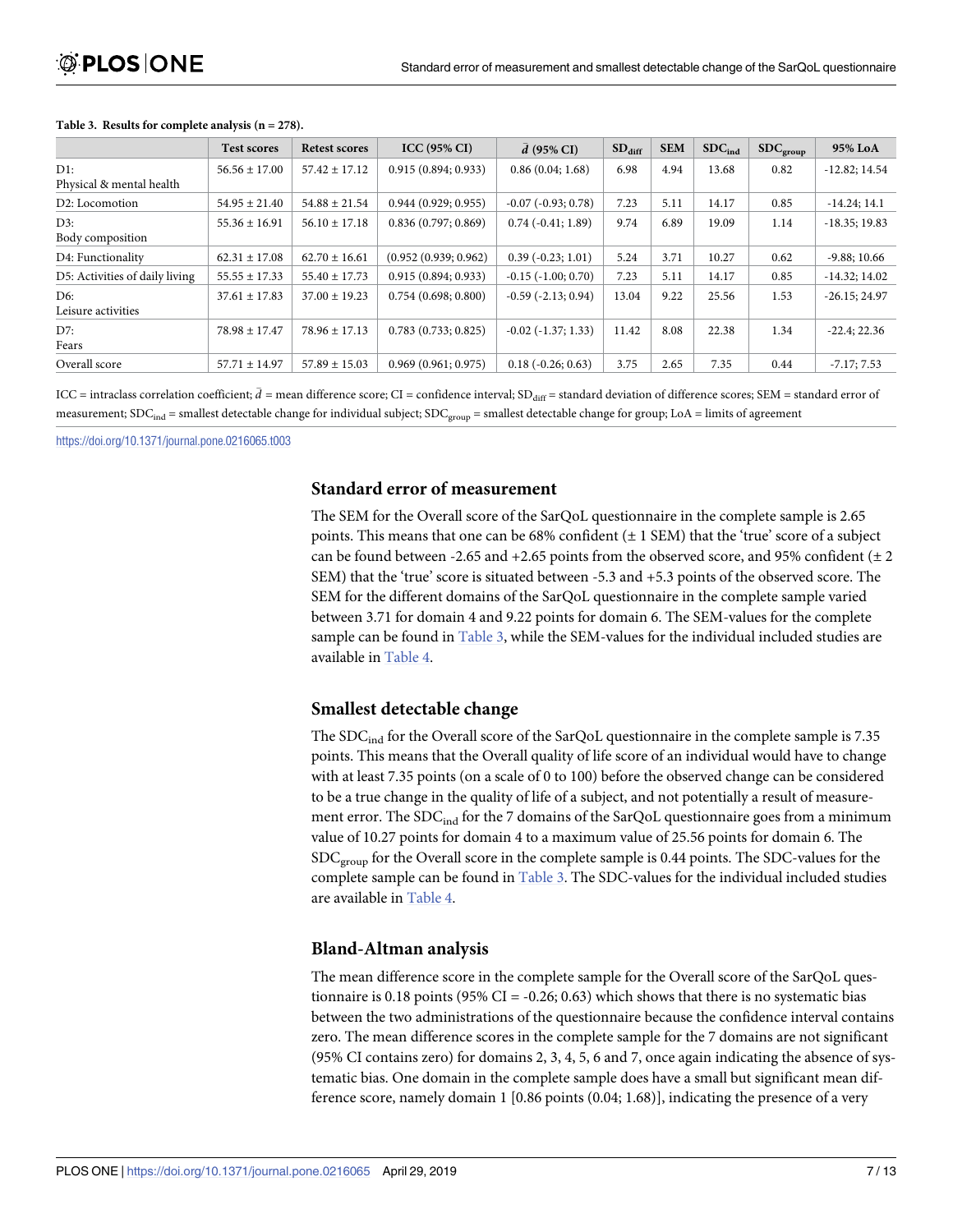<span id="page-7-0"></span>

|            |                | Belgium (Dutch) | Belgium (French) | <b>Brazil</b> | <b>Czech Republic</b> | England | Lithuania      | Greece | Poland | Spain |
|------------|----------------|-----------------|------------------|---------------|-----------------------|---------|----------------|--------|--------|-------|
| SEM        | D1             | 6.57            | 6.50             | 3.69          | 7.02                  | 9.48    | 0.54           | 3.04   | 2.61   | 3.08  |
|            | D <sub>2</sub> | 6.13            | 8.26             | 3.63          | 6.91                  | 2.89    | 0.68           | 4.41   | 1.19   | 5.14  |
|            | D <sub>3</sub> | 7.81            | 10.59            | 1.70          | 10.05                 | 6.37    | 1.57           | 7.09   | 1.69   | 4.14  |
|            | D4             | 3.75            | 5.75             | 3.16          | 4.65                  | 4.77    | 0.53           | 3.82   | 1.97   | 3.28  |
|            | D <sub>5</sub> | 7.38            | 8.07             | 2.45          | 4.65                  | 6.30    | 0.54           | 6.36   | 2.92   | 2.51  |
|            | D6             | 14.70           | 12.98            | 7.09          | 10.68                 | 12.14   | $\overline{0}$ | 7.29   | 0.00   | 7.52  |
|            | D7             | 16.26           | 20.85            | 0.00          | 5.72                  | 7.74    | 2.50           | 10.12  | 3.23   | 4.05  |
|            | Overall        | 2.54            | 4.06             | 2.17          | 2.86                  | 4.20    | 0.18           | 3.34   | 1.07   | 1.73  |
| <b>SDC</b> | D1             | 18.21           | 18.30            | 10.24         | 19.45                 | 26.28   | 1.49           | 8.41   | 7.23   | 8.54  |
| ind        | D <sub>2</sub> | 16.99           | 22.79            | 10.07         | 19.15                 | 8.00    | 1.89           | 12.22  | 4.67   | 14.26 |
|            | D <sub>3</sub> | 21.71           | 29.21            | 4.71          | 27.86                 | 17.65   | 4.35           | 19.65  | 7.43   | 11.46 |
|            | D4             | 16.15           | 10.40            | 8.75          | 12.89                 | 13.23   | 1.47           | 10.60  | 5.46   | 9.10  |
|            | D <sub>5</sub> | 20.46           | 22.27            | 6.79          | 12.89                 | 17.47   | 1.51           | 17.62  | 8.11   | 6.96  |
|            | D6             | 40.76           | 35.98            | 19.64         | 29.61                 | 33.65   | $\overline{0}$ | 20.22  | 0.00   | 20.85 |
|            | D7             | 45.07           | 29.43            | 0.00          | 15.85                 | 21.45   | 6.94           | 28.05  | 8.95   | 11.21 |
|            | Overall        | 7.05            | 11.34            | 6.00          | 7.92                  | 11.65   | 0.49           | 9.24   | 2.96   | 4.81  |
| <b>SDC</b> | D1             | 3.57            | 3.40             | 2.95          | 2.81                  | 8.31    | 0.20           | 1.19   | 1.32   | 2.21  |
| group      | D <sub>2</sub> | 3.33            | 4.23             | 2.91          | 2.76                  | 2.53    | 0.25           | 1.73   | 0.85   | 3.68  |
|            | D <sub>3</sub> | 4.26            | 5.42             | 1.36          | 4.02                  | 5.58    | 0.57           | 2.78   | 1.36   | 2.96  |
|            | D4             | 3.17            | 1.93             | 2.53          | 1.86                  | 4.18    | 0.19           | 1.50   | 1.00   | 2.35  |
|            | D <sub>5</sub> | 4.01            | 4.14             | 1.96          | 1.86                  | 5.53    | 0.20           | 2.49   | 1.48   | 1.80  |
|            | D6             | 7.99            | 6.68             | 5.67          | 4.27                  | 10.64   | $\overline{0}$ | 2.86   | 0.00   | 5.38  |
|            | D7             | 8.84            | 5.47             | 0.00          | 2.29                  | 6.78    | 0.91           | 3.97   | 1.63   | 2.90  |
|            | Overall        | 1.38            | 2.11             | 1.73          | 1.14                  | 3.68    | 0.06           | 1.31   | 0.54   | 1.24  |

SEM: standard error of measurement;  $SDC_{ind}$ : smallest detectable change for individual subjects;  $SDC_{group}$ : smallest detectable change for groups

<https://doi.org/10.1371/journal.pone.0216065.t004>



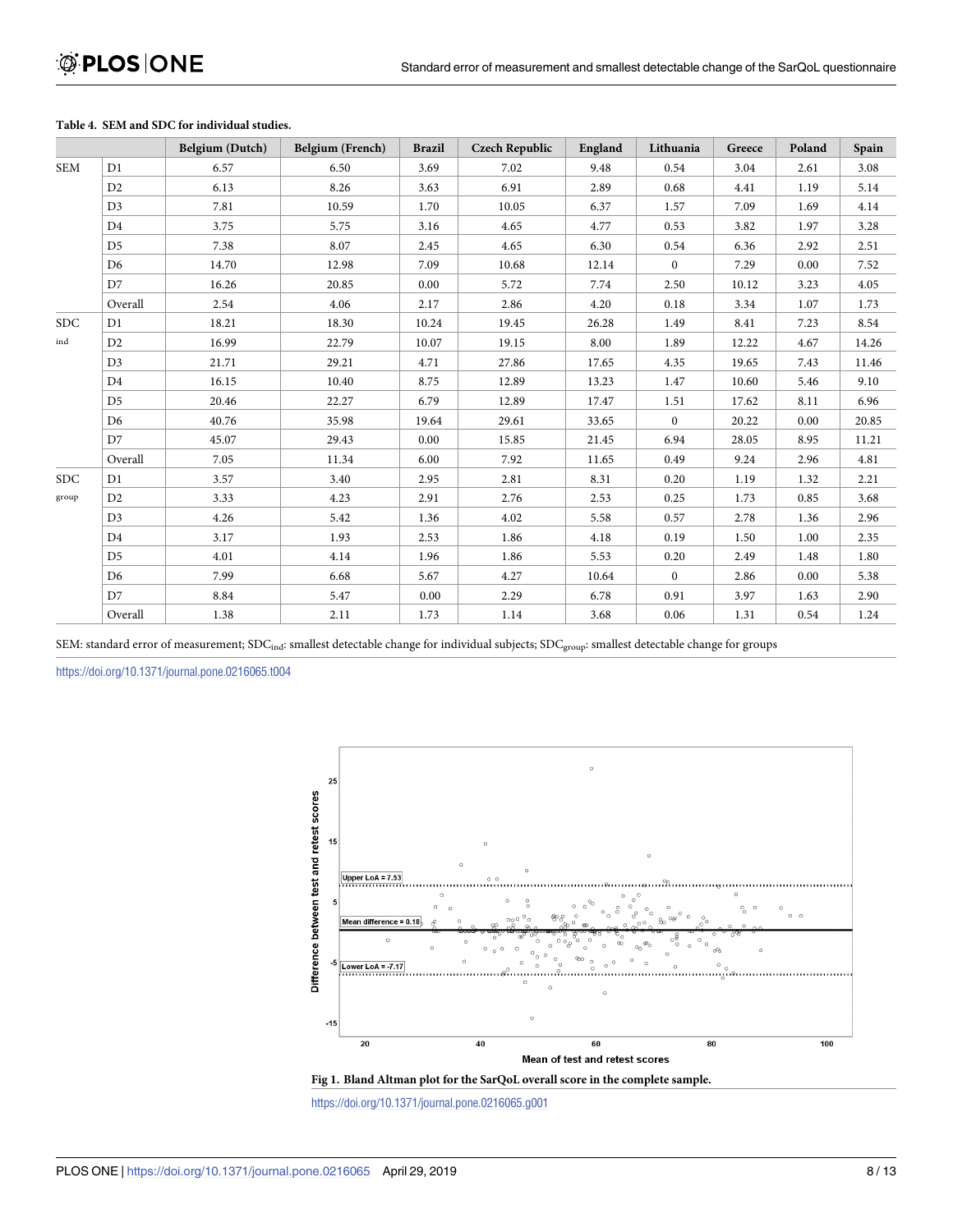<span id="page-8-0"></span>slight systematic error. The full results of the Bland-Altman analysis are detailed in [Table](#page-6-0) 3. A Bland-Altman plot for the Overall score in the complete sample is provided as [Fig](#page-7-0) 1.

## **Discussion**

In this study, values were obtained for the standard error of measurement and the smallest detectable change of the SarQoL questionnaire in a sample of 278 sarcopenic subjects hailing from 8 different countries and 9 different language-groups. The measurement error inherent to the questionnaire was found to be 2.65 points, and the minimum change needed to be confident that a real change in overall quality of life has occurred for an individual patient was 7.35 points. Systematic bias was further investigated with the method of Bland & Altman, and showed that there is no systematic bias for almost all domains (with domain 1 as the exception) and the overall score of the SarQoL questionnaire.

The SEM for the Overall score of the SarQoL questionnaire of 2.65 points represents 2.65% of the possible range of the Overall score (0–100) and 3.81% of the observed range of the Sar-OoL scores in the complete sample (min  $= 24.74$ ; max  $= 94.22$ ; range  $= 69.48$ ).

This value for the standard error of measurement compares favorably with SEMs for the SF-36, the most frequently used quality of life questionnaire in sarcopenic populations. Hart found a SEM of 4 points for the Physical Component Summary (PCS–range: 0–100 points) and the Mental Component Summary (MCS–range: 0–100 points) of the SF-36 in a population of 68 subjects with a variety of orthopedic impairments [[25](#page-12-0)] and Palmer calculated a SEM of 3.09 points for the PCS and 5.57 points for the MCS in a population of 233 subjects with joint hypermobility [\[26\]](#page-12-0). Other studies looked at the SEM for the 8 domains of the SF-36 (all range between 0–100 points), and found SEMs between 8.82 and 34.52 points in 106 women undergoing surgery for breast cancer [[27](#page-12-0)], between 13.2 and 44.7 points in 92 subjects with neck pain [\[28\]](#page-12-0), between 6.82 and 11.22 points for 628 subjects undergoing foot or ankle surgery [[29](#page-12-0)], and between 11 and 32 points for 515 subjects undergoing orthopedic surgery [[30](#page-12-0)]. While these have been calculated in populations that differ from ours, they show a trend for higher standard errors of measurement compared to the SarQoL questionnaire.

The SDC of the Overall score (7.35 points) of the SarQoL questionnaire is similar to the SDC found for the PCS and MCS of the SF-36. Palmer obtained SDCs of 8.56 points for the PCS and 15.44 points for the MCS, while Hart found SDCs of 9 points both for the PCS and MCS [[25](#page-12-0),[26](#page-12-0)].

The results for the 7 domains of the SarQoL questionnaire in the complete sample show considerably higher SEM and SDC values compared to the Overall score. These values seem to correspond roughly to the number of items in each domain. When looking at the 3 domains with the least number of items (D6: 2 items; D3: 3 items; D7: 4 items), the largest SEM and SDC values are found, between 6.89 and 9.22 points for the SEM and between 19.09 and 25.51 points for the SDC. This contrasts with the 4 domains with larger numbers of items (D1: 8 items, D2: 9 items; D4: 14 items; D5: 15 items) which have SEM-values between 3.71 and 5.11 points and SDC-values between 10.27 and 14.17 points. It is not surprising that a domain score based on a larger number of items has greater precision and lower variability, represented by the standard deviation of the difference between test and retest scores.

The detailed breakdown of the SEM and SDC values obtained for the individual studies included in the analysis demonstrates the fact that the SEM and SDC depend on the population in which they are calculated. There is considerable variability between the studies, but not within the studies (i.e. studies with lower or higher SEM and SDC values are so for all the domains and the Overall score, and do not report low values for one domain and high for another). On the lower end are found the studies carried out in Lithuania, Poland and Spain,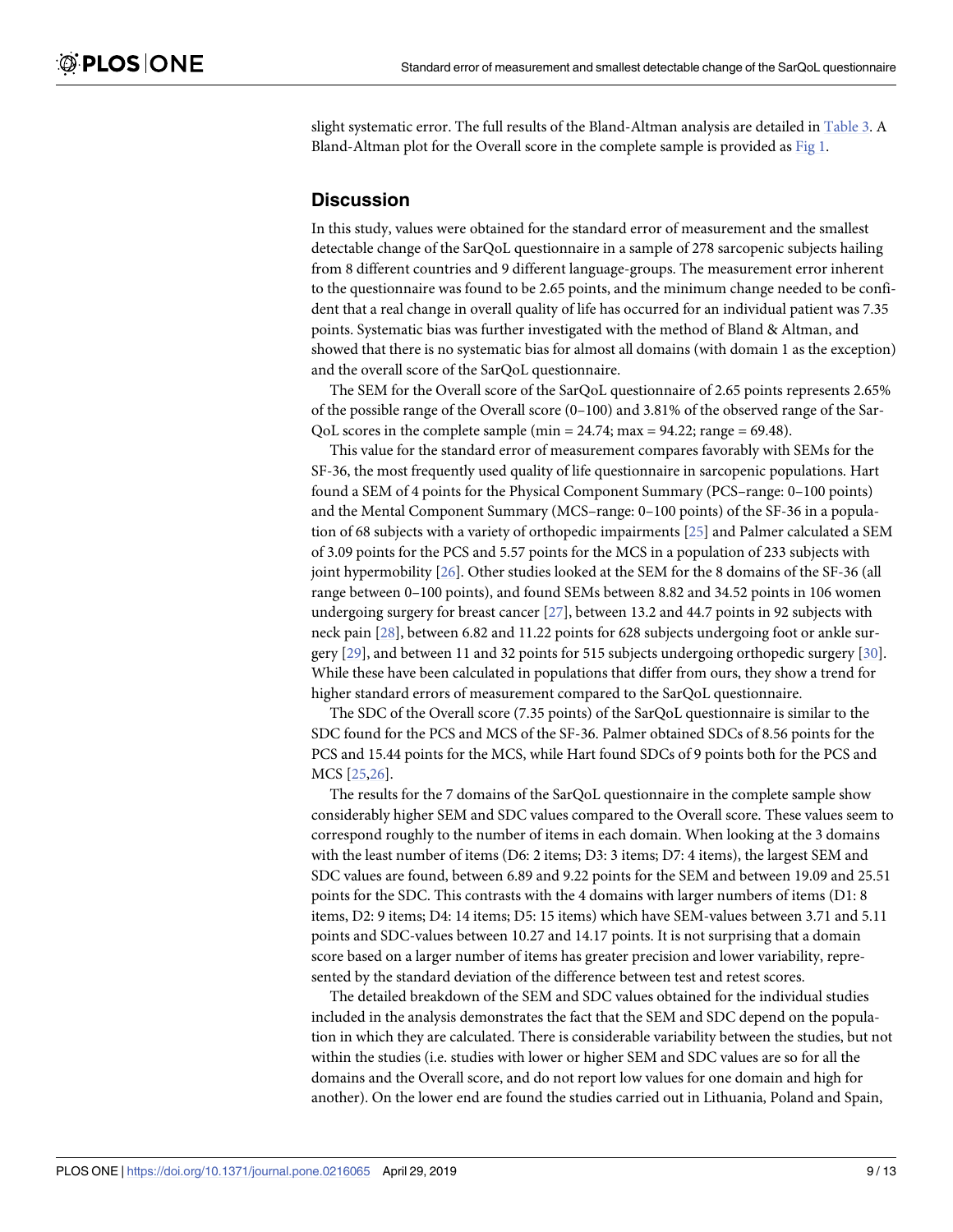in the middle those carried out in Belgium (Dutch), Brazil and the Czech Republic and on the higher end those carried out in Greece, England and Belgium (French). We were unable to formulate convincing hypotheses that could begin to explain why certain studies reported lower or higher values for SEM and SDC based on the clinical or study characteristics. It is likely that the observed variation is just the manifestation of the fact that the SEM and SDC are specific to the population in which they have been measured.

The Bland-Altman analysis, detailed in [Table](#page-6-0) 3 and visually represented for the Overall score in [Fig](#page-7-0) 1, shows that a very small systematic bias exists in only one domain. It is unlikely that this systematic bias is clinically relevant because of its small confidence interval and the fact that the lower end of the interval is extremely close to zero  $(95\% \text{ CI} = 0.04; 1.68)$ . These results mean that clinicians and researchers can have confidence when administering the questionnaire that the results will not be distorted by systematic bias.

The analysis of the test-retest reliability in the complete sample confirmed the results from previous validation studies. The significantly larger sample in the combined analysis means that the confidence intervals found are much narrower than has been obtained previously. These results should inspire confidence that the SarQoL questionnaire is a reliable instrument.

#### **Strengths and limitations**

The main strength of this study is the fact that we were able to assemble a relatively large and heterogeneous sample ( $n = 278$ ) of sarcopenic participants. This has the important advantage that the values calculated for the SEM and SDC are not dependent on a particular population, and could thus be more confidently used as a benchmark in future studies. The studies included in the analysis used different diagnostic criteria and instruments to establish sarcopenia. This is an advantage in this particular situation because the SEM and SDC values found in this study are not specific to a single definition of sarcopenia, but should be valid for different diagnostic criteria for sarcopenia, measured with different instruments. By combining multiple samples that differ with regards to clinical characteristics, we were able to find a middle ground and values for the SEM and SDC that are not highly specific to a single population. The sample size, which would be very difficult to gather in a single study, increased the accuracy of the standard deviation of the difference between test and retest score. Given that this parameter is key in the calculation of the SEM and SDC, the accuracy of these two parameters was enhanced by the large sample size. Because the SarQoL questionnaire has undergone validation in multiple languages, we were able to use test-retest data to calculate the SEM and the SDC, which is the preferred method because it takes into account biological variation, change of mood or concentration and other circumstances [\[18\]](#page-11-0). Since the data on which this study was based incorporates these elements and their subsequent influence on the SarQoL score, they have greater credibility than if other methods for calculating the SEM and SDC were to have been used.

There are, however, also limitations to this study. Although the researchers who carried out the individual translation and validation studies received the same guidance on the preferred design and conduct of these studies, local circumstances sometimes led them to deviate with regards to measurement of sarcopenia components (muscle mass, muscle strength and physical performance). Therefore, the methods for establishing the presence of sarcopenia are not standardized. This could, however, also be regarded as an opportunity in that we have a mix of subjects in the combined sample that represent a spectrum of methods and instruments. Secondly, because of the original purpose of the included studies, only the SarQoL questionnaire was administered twice, to calculate the test-retest reliability. It would have been preferable to compare the SEM and SDC of the SarQoL questionnaire to values for the SF-36 and the EQ-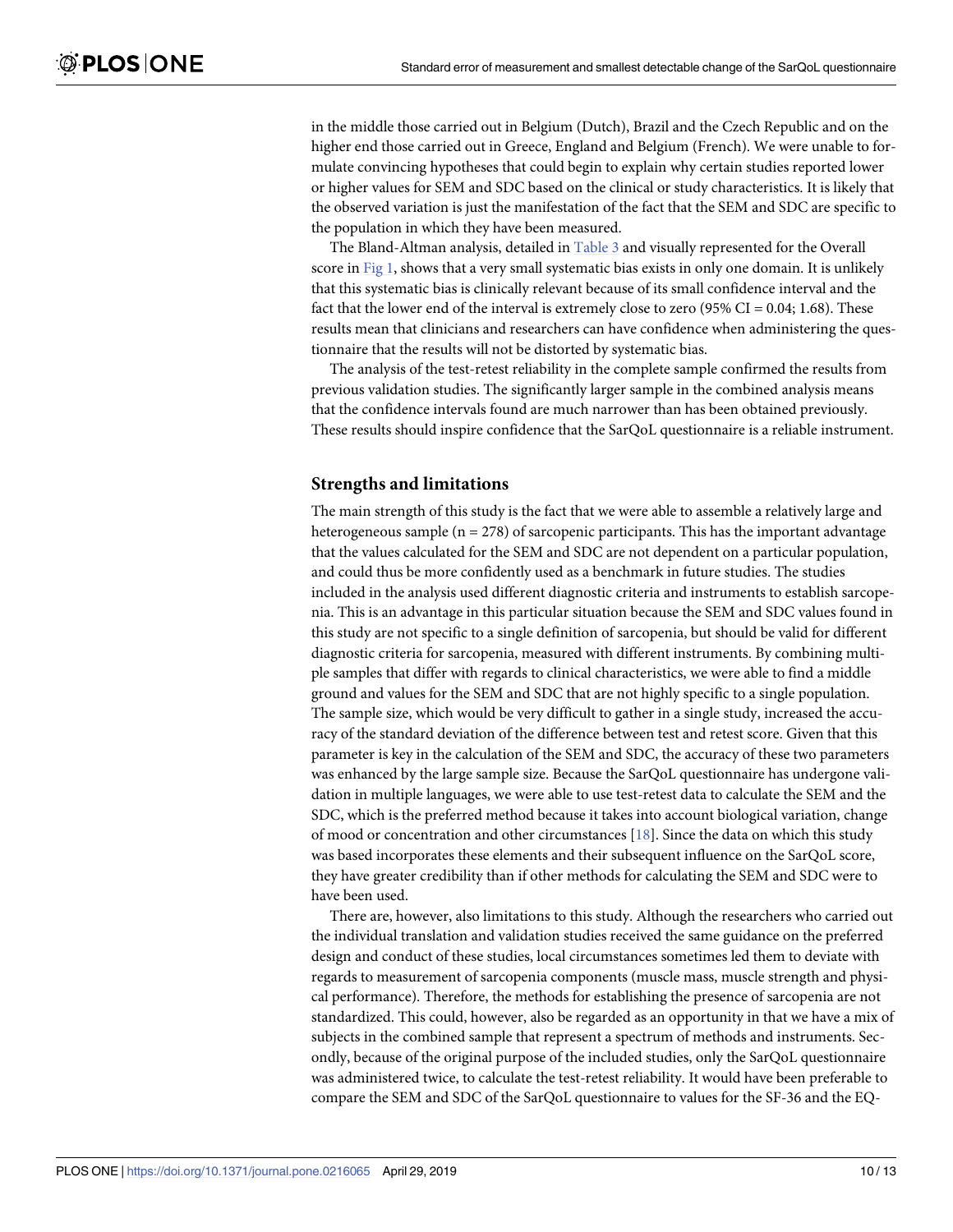<span id="page-10-0"></span>5D measured in the same populations. But, since this data does not exist, we feel that a comparison to data from the literature was the second-best option and does provide a valid frame of reference.

## **Conclusion**

The current study, which analyzed a sample of 278 subjects from 9 validation studies, obtained a standard error of measurement of 2.65 points and a smallest detectable change of 7.35 points for the Overall score of the SarQoL questionnaire. These values can be applied in future longitudinal research to evaluate the veracity of measured changes.

## **Supporting information**

**S1 [Table.](http://www.plosone.org/article/fetchSingleRepresentation.action?uri=info:doi/10.1371/journal.pone.0216065.s001) One-way Anova (Tukey) for age.** (PDF) **S2 [Table.](http://www.plosone.org/article/fetchSingleRepresentation.action?uri=info:doi/10.1371/journal.pone.0216065.s002) One-way Anova (Tukey) for BMI.** (PDF) **S3 [Table.](http://www.plosone.org/article/fetchSingleRepresentation.action?uri=info:doi/10.1371/journal.pone.0216065.s003) One-way Anova (Tukey) for number of drugs.** (PDF)

**S4 [Table.](http://www.plosone.org/article/fetchSingleRepresentation.action?uri=info:doi/10.1371/journal.pone.0216065.s004) One-way Anova (Tukey) for number of concomitant illnesses.** (PDF)

**S5 [Table.](http://www.plosone.org/article/fetchSingleRepresentation.action?uri=info:doi/10.1371/journal.pone.0216065.s005) Chi-squared test for gender [n(%)].** (PDF)

## **Author Contributions**

**Conceptualization:** Charlotte Beaudart, Jean-Yves Reginster, Olivier Bruyère.

**Data curation:** Anton Geerinck.

**Formal analysis:** Anton Geerinck.

**Investigation:** Vidmantas Alekna, Charlotte Beaudart, Ivan Bautmans, Cyrus Cooper, Fabiana De Souza Orlandi, Jerzy Konstantynowicz, Beatriz Montero-Errasquín, Eva Topinková, Maria Tsekoura.

**Methodology:** Anton Geerinck, Charlotte Beaudart, Jean-Yves Reginster, Olivier Bruyère.

**Writing – original draft:** Anton Geerinck.

**Writing – review & editing:** Anton Geerinck, Vidmantas Alekna, Charlotte Beaudart, Ivan Bautmans, Cyrus Cooper, Fabiana De Souza Orlandi, Jerzy Konstantynowicz, Beatriz Montero-Errasquín, Eva Topinková, Maria Tsekoura, Jean-Yves Reginster, Olivier Bruyère.

#### **References**

- **[1](#page-1-0).** Cruz-Jentoft A, Bahat G, Bauer J, Boire Y, Bruyère O, Cederholm T, et al. Sarcopenia: revised European consensus on definition and diagnosis. Age Ageing. 2018;0: 1–16. [https://doi.org/10.1093/cercor/](https://doi.org/10.1093/cercor/bhw393) [bhw393](https://doi.org/10.1093/cercor/bhw393)
- **[2](#page-1-0).** Cruz-Jentoft AJ, Landi F, Schneider SM, Zuniga C, Arai H, Boirie Y, et al. Prevalence of and interventions for sarcopenia in ageing adults: A systematic review. Report of the International Sarcopenia Initiative (EWGSOP and IWGS). Age Ageing. 2014; 43: 48–759. <https://doi.org/10.1093/ageing/afu115> PMID: [25241753](http://www.ncbi.nlm.nih.gov/pubmed/25241753)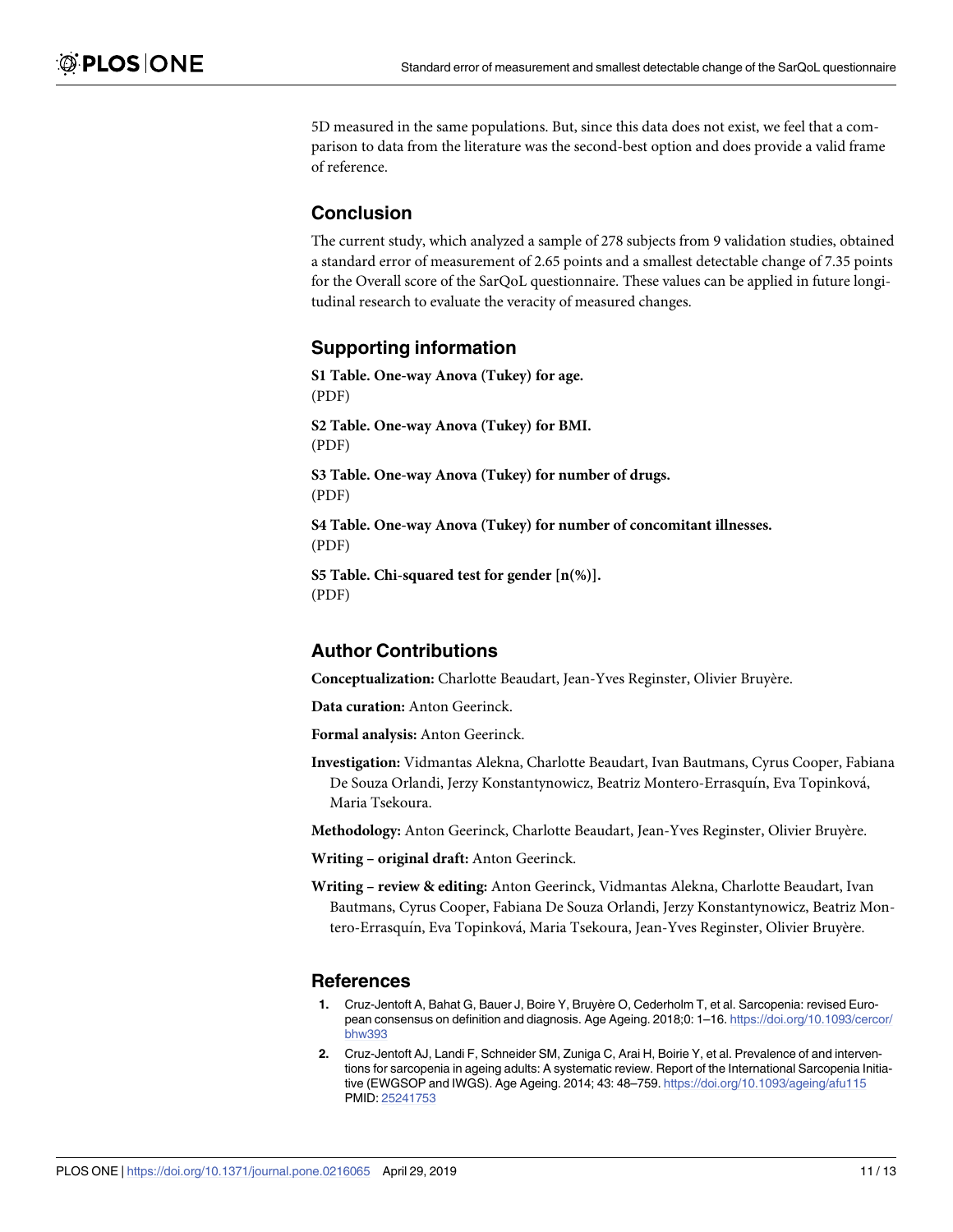- <span id="page-11-0"></span>**[3](#page-1-0).** Shafiee G, Keshtkar A, Soltani A, Ahadi Z, Larijani B, Heshmat R. Prevalence of sarcopenia in the world: a systematic review and meta- analysis of general population studies. J Diabetes Metab Disord. Journal of Diabetes & Metabolic Disorders; 2017; 16: 21.
- **[4](#page-1-0).** Beaudart C, Locquet M, Reginster JY, Delandsheere L, Petermans J, Bruyère O. Quality of life in sarcopenia measured with the SarQoL: impact of the use of different diagnosis definitions. Aging Clin Exp Res. Springer International Publishing; 2018; 30: 307–313. <https://doi.org/10.1007/s40520-017-0866-9> PMID: [29197020](http://www.ncbi.nlm.nih.gov/pubmed/29197020)
- **[5](#page-1-0).** Ethgen O, Beaudart C, Buckinx F, Bruyère O, Reginster JY. The Future Prevalence of Sarcopenia in Europe: A Claim for Public Health Action. Calcif Tissue Int. 2017; 229–234.
- **[6](#page-1-0).** Beaudart C, Zaaria M, Pasleau F, Reginster J-Y, Bruyère O. Health outcomes of sarcopenia: a systematic seview and meta-analysis. PLoS One. 2017; 12: e0169548. [https://doi.org/10.1371/journal.pone.](https://doi.org/10.1371/journal.pone.0169548) [0169548](https://doi.org/10.1371/journal.pone.0169548) PMID: [28095426](http://www.ncbi.nlm.nih.gov/pubmed/28095426)
- **[7](#page-1-0).** Beaudart C, Biver E, Bruyère O, Cooper C, Al-Daghri N, Reginster JY, et al. Quality of life assessment in musculo-skeletal health. Aging Clin Exp Res. Springer International Publishing; 2017;0: 1–6. [https://](https://doi.org/10.1007/s40520-017-0794-8) [doi.org/10.1007/s40520-017-0794-8](https://doi.org/10.1007/s40520-017-0794-8) PMID: [28664458](http://www.ncbi.nlm.nih.gov/pubmed/28664458)
- **[8](#page-2-0).** Beaudart C, Biver E, Reginster J-Y, Rizzoli R, Rolland Y, Bautmans I, et al. Development of a selfadministrated quality of life questionnaire for sarcopenia in elderly subjects: the SarQoL. Age Ageing. England; 2015; 44: 960–966. <https://doi.org/10.1093/ageing/afv133> PMID: [26433796](http://www.ncbi.nlm.nih.gov/pubmed/26433796)
- **[9](#page-2-0).** Beaudart C, Biver E, Reginster J-Y, Rizzoli R, Rolland Y, Bautmans I, et al. Validation of the SarQoL, a specific health-related quality of life questionnaire for Sarcopenia. J Cachexia Sarcopenia Muscle. 2017; 8: 238–244. <https://doi.org/10.1002/jcsm.12149> PMID: [27897430](http://www.ncbi.nlm.nih.gov/pubmed/27897430)
- **[10](#page-5-0).** Beaudart C, Edwards M, Moss C, Reginster JY, Moon R, Parsons C, et al. English translation and validation of the SarQoL, a quality of life questionnaire specific for sarcopenia. Age Ageing. 2017; 46: 271– 277. <https://doi.org/10.1093/ageing/afw192> PMID: [27789428](http://www.ncbi.nlm.nih.gov/pubmed/27789428)
- **11.** Ildiko GA, Mihai G, Beaudart C, Bruyère O, Pop R-M, Reginster J-Y, et al. Psychometric performance of the Romanian version of the SarQoL, a health-related quality of life questionnaire for sarcopenia. Arch Osteoporos. Archives of Osteoporosis; 2017; 12: 103. <https://doi.org/10.1007/s11657-017-0397-1> PMID: [29139012](http://www.ncbi.nlm.nih.gov/pubmed/29139012)
- **[12](#page-5-0).** Geerinck A, Scheppers A, Beaudart C, Bruyère O, Vandenbussche W, Bautmans R, et al. Translation and validation of the Dutch SarQoL, a quality of life questionnaire specific to sarcopenia. J Musculoskelet Neuronal Interact. 2018; 18: 463–472. PMID: [30511950](http://www.ncbi.nlm.nih.gov/pubmed/30511950)
- **[13](#page-5-0).** Konstantynowicz J, Abramowicz P, Glinkowski W, Taranta E, Marcinowicz L, Dymitrowicz M, et al. Polish Validation of the SarQoL, a Quality of Life Questionnaire Specific to Sarcopenia. J Clin Med. 2018; 7: 323. <https://doi.org/10.3390/jcm7100323> PMID: [30287728](http://www.ncbi.nlm.nih.gov/pubmed/30287728)
- **[14](#page-2-0).** Tsekoura M, Billis E, Gliatis J, Tsepis E, Matzaroglou C, Sakkas GK, et al. Cross cultural adaptation of the Greek sarcopenia quality of life (SarQoL) questionnaire. Disabil Rehabil. Taylor & Francis; 2018;0: 1–7. <https://doi.org/10.1080/09638288.2018.1514076> PMID: [30453790](http://www.ncbi.nlm.nih.gov/pubmed/30453790)
- **[15](#page-2-0).** Reginster JY, Cooper C, Rizzoli R, Kanis JA, Appelboom G, Bautmans I, et al. Recommendations for the conduct of clinical trials for drugs to treat or prevent sarcopenia. Aging Clin Exp Res. 2016; 28: 47– 58. <https://doi.org/10.1007/s40520-015-0517-y> PMID: [26717937](http://www.ncbi.nlm.nih.gov/pubmed/26717937)
- **[16](#page-3-0).** Terwee C, Bot S, de Boer M, van der Windt D, Knol D, Dekker J, et al. Quality criteria were proposed for measurement properties of health status questionnaires. J Clin Epidemiol. 2007; 60: 34–42. [https://doi.](https://doi.org/10.1016/j.jclinepi.2006.03.012) [org/10.1016/j.jclinepi.2006.03.012](https://doi.org/10.1016/j.jclinepi.2006.03.012) PMID: [17161752](http://www.ncbi.nlm.nih.gov/pubmed/17161752)
- **[17](#page-3-0).** Harvill LM, Tennessee E, Uniuersit S. Standard Error of Measurement. Educ Meas Issues Pract. 1991; 10: 33–41. <https://doi.org/10.1177/0272989X10380925>
- **[18](#page-3-0).** De Vet HCW, Terwee CB, Mokkink LB, Knol DL. Measurements in Medicine. Cambridge University Press; 2011. <https://doi.org/10.1186/1741-7015-9-29>
- **[19](#page-4-0).** Bland JM, Altman DG. Statistical Methods for Assessing Agreement Between Two Methods of Clinical Measurement. Lancet. 1986; 327: 307–310. [https://doi.org/10.1016/S0140-6736\(86\)90837-8](https://doi.org/10.1016/S0140-6736(86)90837-8)
- **[20](#page-4-0).** Polit D. Getting serious about test-retest reliability: A critique of retest research and some recommendations. Qual Life Res. 2014; 23: 1713–1720. <https://doi.org/10.1007/s11136-014-0632-9> PMID: [24504622](http://www.ncbi.nlm.nih.gov/pubmed/24504622)
- **[21](#page-4-0).** Bland J.M. & Altman DG. Measuring agreement in method comparison studies. Stat. Meth. 1999; 2802: 135–160.
- **[22](#page-4-0).** IBM Support. The Bland-Altman Plot [Internet]. [cited 15 Mar 2019]. Available: [https://www-01.ibm.com/](https://www-01.ibm.com/support/docview.wss?uid=swg21476730) [support/docview.wss?uid=swg21476730](https://www-01.ibm.com/support/docview.wss?uid=swg21476730)
- **[23](#page-5-0).** Michalkova H, Ryznarova I, Seget J, Topinková E. Health-related quality of life in sarcopenia: translation and validation of the Czech version of the SarQoL instrument. European Geriatric Medicine. 2017. p. s104. [https://doi.org/10.1128/AEM.68.2.952–956.2002](https://doi.org/10.1128/AEM.68.2.952956.2002)